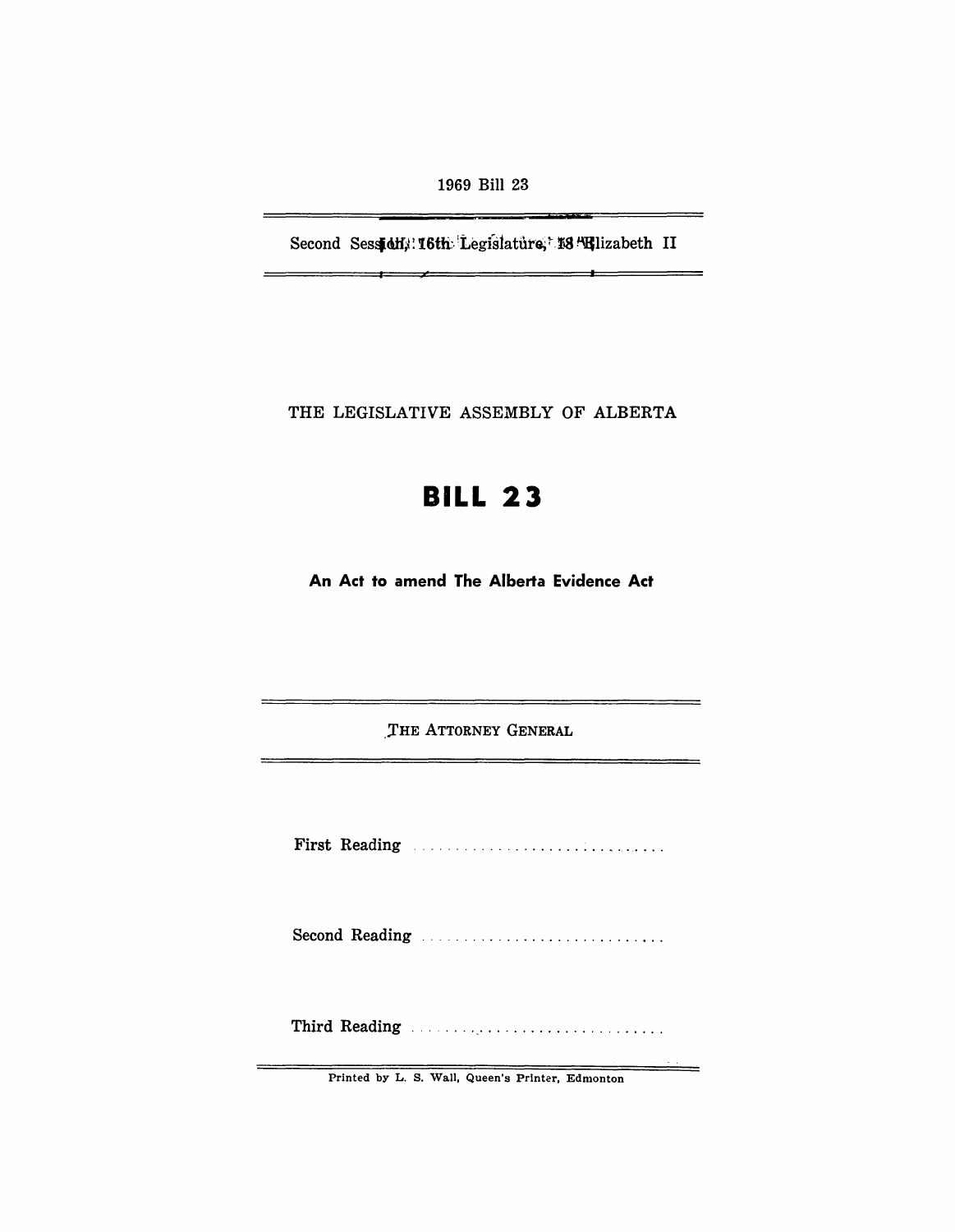## **BILL 23**

## 1969

An Act to amend The Alberta Evidence Act

## *(Assented to* , 1969)

HER MAJESTY, by and with the advice and consent of the Legislative Assembly of the Province of Alberta, enacts as follows:

*1. The Alberta Evidence Act* is hereby amended.

2. The following section is added after section 20:

20a. Any person authorized by law to administer oaths or to take affidavits in any matter may receive the solemn declaration of any person making it before him, in the following form, in attestation of the execution of any writing, deed or instrument or of the truth of any fact or of any account rendered in writing:

I, A.B. solemnly declare that *(state the fact or facts declared to),* and I make this solemn declaration conscientiously believing it to be true and knowing that is is of the same force and effect as if made under oath.

|  | Declared before me |  |  |
|--|--------------------|--|--|
|  |                    |  |  |

**3.** Section 42, subsection  $(2)$  is amended by striking out the words "Board of Transport Commissioners of Canada" and by substituting the words "Canadian Transport Commission".

4. The following section is added after section 60:

60a. In any action there shall, in the case of a document proved or purporting to be not less than 20 years old, be made any presumption which immediately before the commencement of this section would have been made in the case of a document of like character proved or purporting to be not less than 30 years old.

5. (1) This Act, except for section 2, comes into force on the day upon which it is assented to.

(2) Section 2 comes into force on a day to be fixed by proclamation.